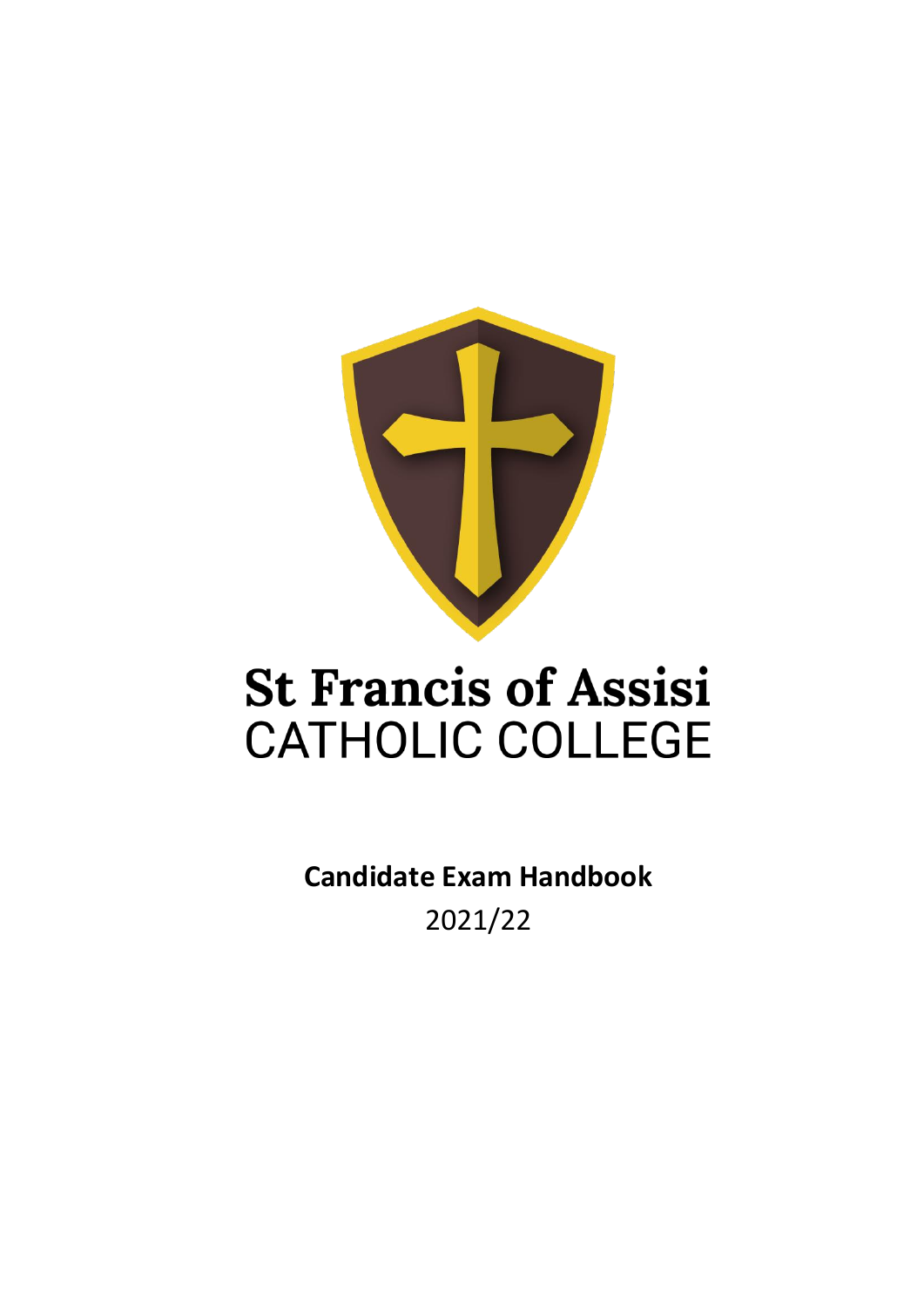#### **Contents**

| What to do if you identify you have two or more exam papers timetabled at the same time (a timetable clash). 4 |     |
|----------------------------------------------------------------------------------------------------------------|-----|
|                                                                                                                |     |
|                                                                                                                |     |
|                                                                                                                |     |
|                                                                                                                |     |
|                                                                                                                |     |
|                                                                                                                |     |
|                                                                                                                |     |
|                                                                                                                |     |
|                                                                                                                |     |
|                                                                                                                |     |
|                                                                                                                |     |
|                                                                                                                |     |
|                                                                                                                |     |
|                                                                                                                |     |
|                                                                                                                |     |
| Results                                                                                                        | . 7 |
|                                                                                                                |     |
|                                                                                                                |     |
|                                                                                                                |     |
|                                                                                                                |     |
|                                                                                                                |     |
|                                                                                                                |     |
|                                                                                                                |     |
|                                                                                                                |     |
|                                                                                                                |     |
|                                                                                                                |     |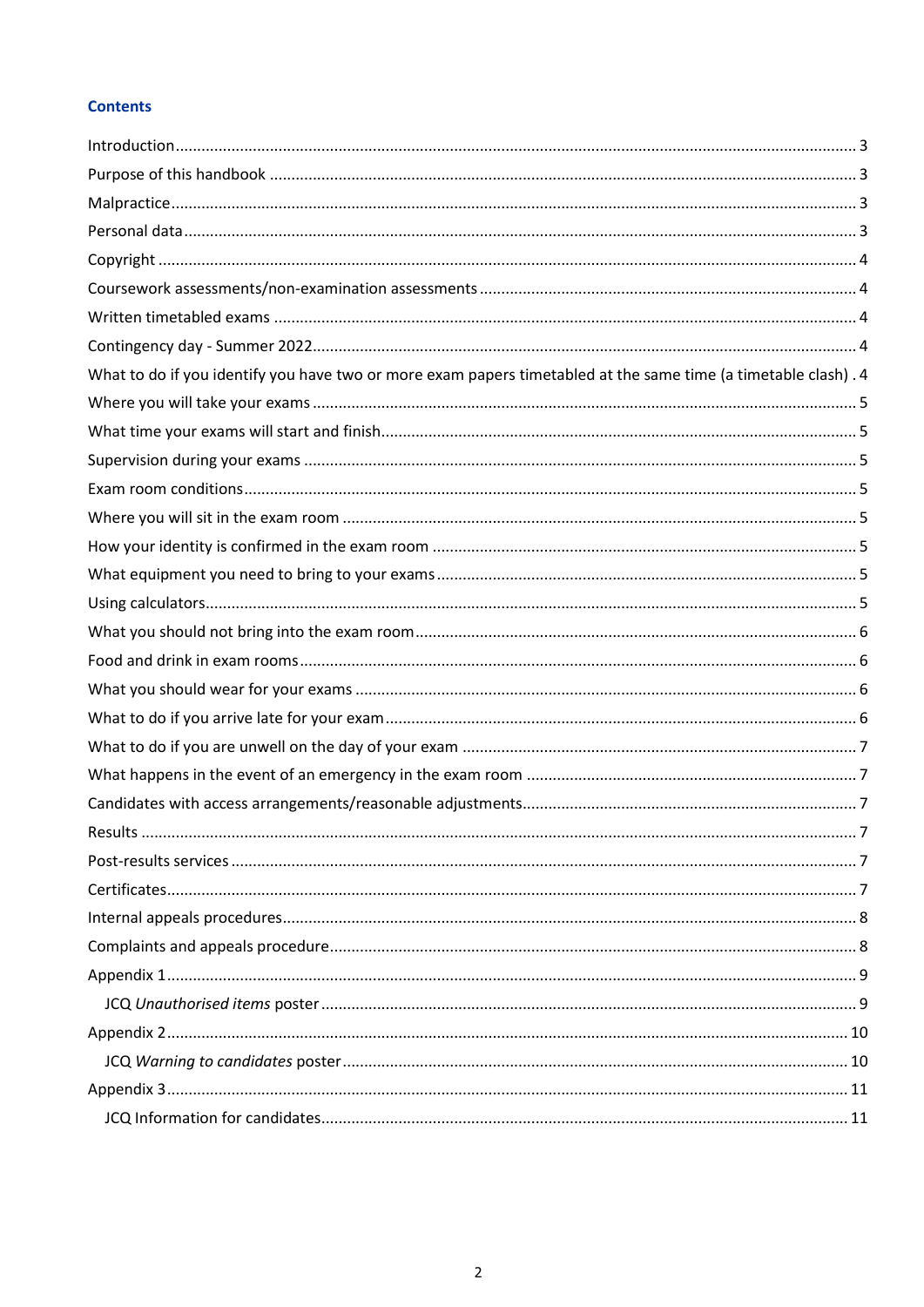#### <span id="page-2-0"></span>**Introduction**

St Francis of Assisi Catholic College is committed to ensuring that candidates are fully briefed on the exam and assessment process in place in the centre and are made aware of the required JCQ/awarding body instructions and information for candidates.

#### <span id="page-2-1"></span>**Purpose of this handbook**

- To complement candidate briefings/assemblies
- To inform candidates about malpractice in examinations/assessments
- To inform candidates about the use of their personal data and copyright
- To ensure candidates are provided with all relevant information about their exams and assessments in advance of any exams/assessments being taken
- To ensure copies of relevant JCQ information for candidates documents and exam room posters are provided in advance of any exams/assessments being taken
- To answer questions candidates may have etc.
- To inform candidates of/signpost candidates (and where relevant parents/carers) to any exams-related policies/procedures that they need to be made aware of

#### <span id="page-2-2"></span>**Malpractice**

To maintain the integrity of qualifications, strict Regulations are in place. Malpractice means any act or practice which is in breach of the Regulations.

Any alleged, suspected or actual incidents of malpractice will be investigated and reported to the relevant awarding body/bodies

JCQ provides information regarding what constitutes malpractice:

- o *Introduction of unauthorised material into the examination room*
- o *Breaches of examination conditions*
- o *Exchanging, obtaining, receiving, or passing on information which could be examination related (or the attempt to)*
- o *Offences relating to the content of candidates' work*
- o *Undermining the integrity of examinations/assessments*

Refer to [ICE](http://www.jcq.org.uk/exams-office/ice---instructions-for-conducting-examinations) 24 and the *Indicative sanctions against candidates* (Appendix 6[, Suspected Malpractice -](http://www.jcq.org.uk/exams-office/malpractice) [Policies and Procedures\)](http://www.jcq.org.uk/exams-office/malpractice)

Refer to [Information for](http://www.jcq.org.uk/exams-office/information-for-candidates-documents) candidates – social media (Effective from 1 April 2020)

You need to know that the following would be malpractice:

- copying or allowing work to be copied e.g. posting written work on social networking sites prior to an examination/assessment;
- collusion: allowing others to help produce your work or helping others with theirs;
- asking others about what questions your exam will include (even if no one tells you);
- having or sharing details about exam questions before the exam whether you think these are real or fake; or
- not telling exam boards or your school/college about exam information being shared.

Malpractice can result in disqualification from the exam being sat, the qualification and any other subjects you have been entered for with that awarding body.

#### <span id="page-2-3"></span>**Personal data**

The awarding bodies collect information about exam candidates. To understand what information is collected and how it is used, you must read the JCQ Information for candidates – Privacy Notice which can be found: <https://www.stfrancis.cc/teaching-and-learning/examinations/>

Refer to [GR](http://www.jcq.org.uk/exams-office/general-regulations) 6 an[d Information for candidates](http://www.jcq.org.uk/exams-office/information-for-candidates-documents) - Privacy Notice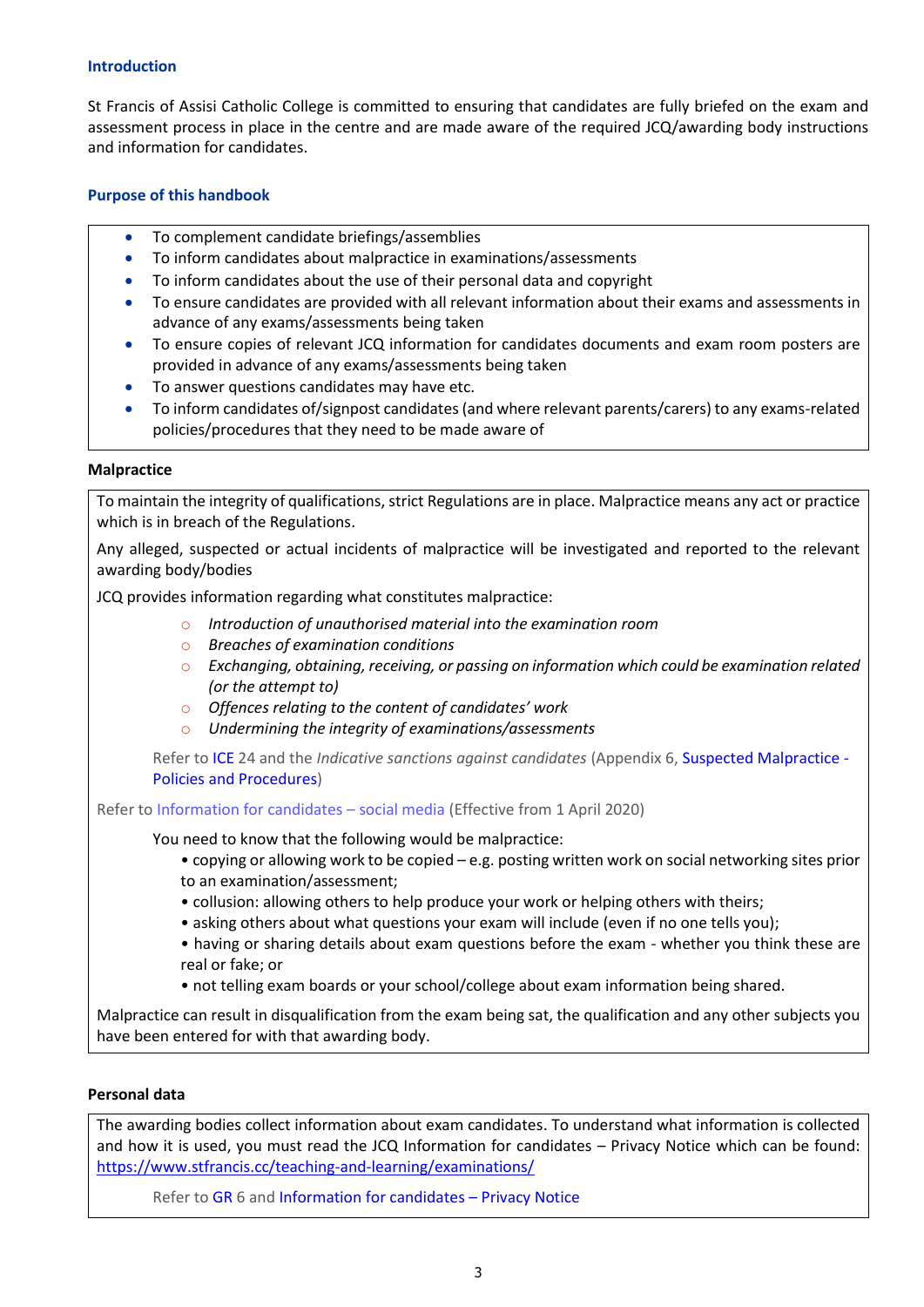#### <span id="page-3-0"></span>**Copyright**

The copyright of any work created by a candidate that is submitted to an awarding body for assessment (referred to as Assessment Materials) belongs to the candidate. By submitting this work, a candidate is granting the awarding body a non-exclusive, royalty-free licence to use their assessment materials (referred to as Assessment Licence). If a candidate wishes to terminate the awarding body's rights for anything other than assessing his/her work, the awarding body must be notified by the centre and it is at the discretion of the awarding body whether or not to terminate such rights.

Refer to [GR](http://www.jcq.org.uk/exams-office/general-regulations) 6

#### <span id="page-3-1"></span>**Coursework assessments/non-examination assessments**

Relevant JCQ information for candidates documents - coursework, non-examination assessments, social media can be found:<https://www.stfrancis.cc/teaching-and-learning/examinations/>

Your teachers will inform you when assessments will take place, the relevant deadlines and how your work is marked/assessed. You will be informed of your centre assessed mark (please refer to the internal appeals procedure on the SFA website for appealing an internal assessment decision and requesting a review of the centre assessed marks) .

Refer to [Instructions for conducting non-examination assessments,](https://www.jcq.org.uk/exams-office/non-examination-assessments) (Foreword) and [Information for](http://www.jcq.org.uk/exams-office/information-for-candidates-documents)  [candidates documents](http://www.jcq.org.uk/exams-office/information-for-candidates-documents)

#### <span id="page-3-2"></span>**Written timetabled exams**

You will be provided with a provisional timetable to check that personal details and exam entries are correct. If this information is correct, you must speak to the exams officer.

Once entries have been finalised, you will receive an Individual Candidate Timetable to ensure you know the date and time of all your exams/assessments.

You must be aware of the JCQ information for candidates documents – written examinations, social media which can be found here:<https://www.stfrancis.cc/teaching-and-learning/examinations/>

Refer to [GR](http://www.jcq.org.uk/exams-office/general-regulations) 5.8

#### <span id="page-3-3"></span>**Contingency day - Summer 2022**

The designation of a 'contingency day' within the common examination timetable is in the event of national or significant local disruption to examinations. It is part of the awarding bodies' standard contingency planning for examinations. The contigency date for this year is Wednesday 29<sup>th</sup> June. Candidates should be available up to and including this date.

Refer to [ICE](http://www.jcq.org.uk/exams-office/ice---instructions-for-conducting-examinations) 15

#### <span id="page-3-4"></span>**What to do if you identify you have two or more exam papers timetabled at the same time (a timetable clash)**

A timetable clash is when two or more exams are timetabled to take place at the same time. If you have a clash, you will be informed of the arrangements for this day. You will most likely take the exams within the same day:

- You may take exams one after another with a short supervised break in between.
- You may take exams in a different session (i.e an afternoon exam rescheduled to the morning). If this is the case, you will need to remain supervised by a member of staff throughout the entire day until you have finished your last exam. Failure to follow these instructions will result in malpractice and can lead to disqualification.

Refer to [ICE](http://www.jcq.org.uk/exams-office/ice---instructions-for-conducting-examinations) 7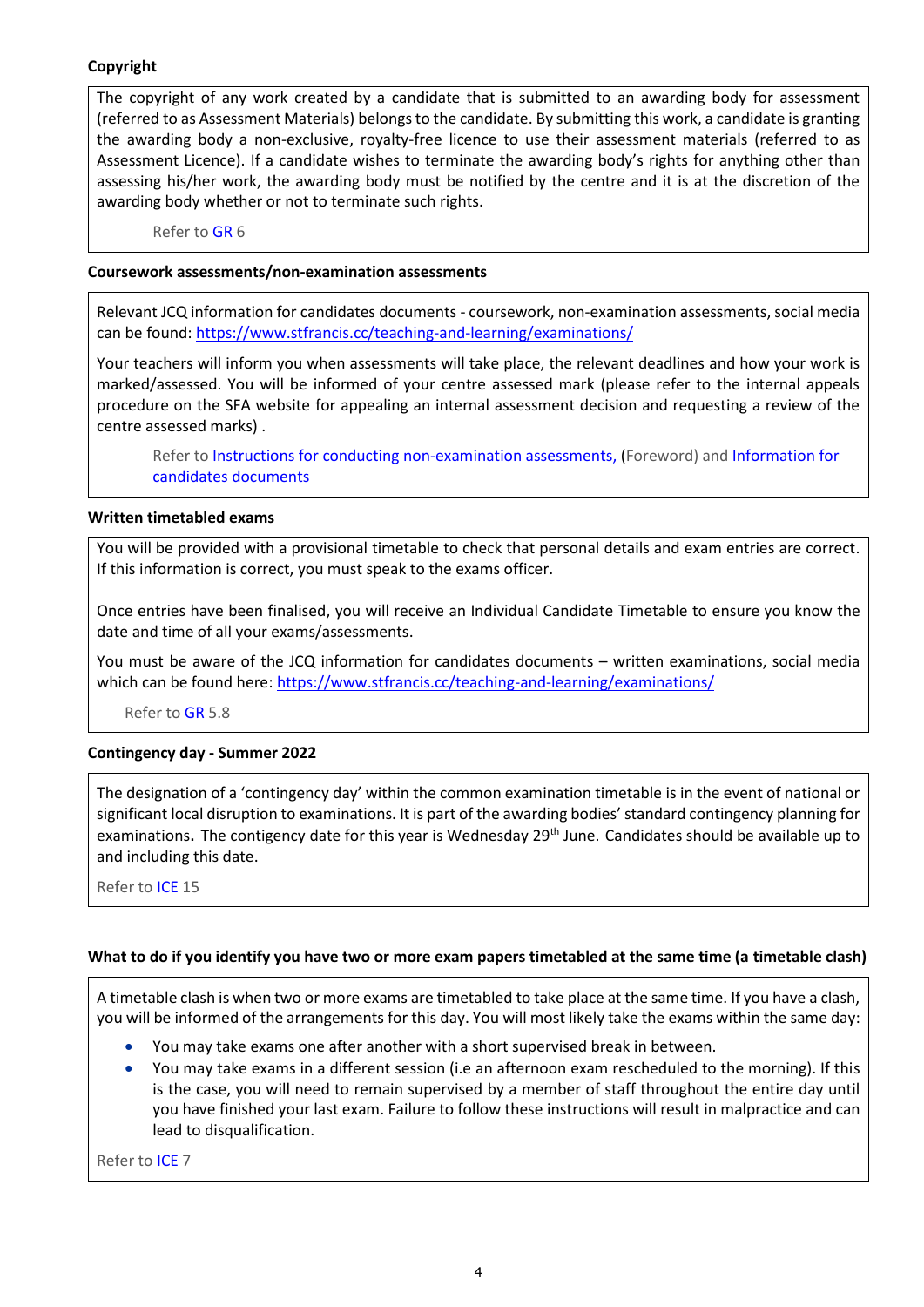<span id="page-4-0"></span>Our main exams are Gym Hall and New Hall. If you are entitled to access arrangements such as a reader or a scribe you may be allocated to a different room. Check your timetable thoroughly and do not assume you will be in the same room as your friends.

#### <span id="page-4-1"></span>**What time your exams will start and finish**

Exams start at 9:15am and 1:30pm. You must remain in the exam room for the entire duration and will not be allowed to leave early. You must be outside of your exam room 15 minutes before the start time.

#### <span id="page-4-2"></span>**Supervision during your exams**

Exams are supervised by a team of external invigilators. There are strict regulations that they must follow as directed by JCQ and awarding bodies but they are also there to support you. They will ensure that all regulations are followed.

#### <span id="page-4-3"></span>**Exam room conditions**

You will line up before you exam begins and be invited into the exam room. You must not enter the room until the invigilator allows you to. You are under formal exam conditions from the moment you enter the exam room until you are given permission to leave by the invigilator. This means no communication with anyone but the invigilator while you are in the exam room.

You must listen to and follow the instructions of the invigilator at all times in the exam room. Candidates must not communicate with or disturb other candidates.

You must ensure you write your legal first name and surname (that matches your entry information, candidate number etc.). This **must not** be completed until instructed to do so by the invigilator.

Refer to [ICE](http://www.jcq.org.uk/exams-office/ice---instructions-for-conducting-examinations) 19

If you need to request to leave the exam room for a temporary period, you must put your hand up and wait for the invigilator. You must not leave the room unescorted as you will not be allowed back in.

Refer to [ICE](http://www.jcq.org.uk/exams-office/ice---instructions-for-conducting-examinations) 23

#### <span id="page-4-4"></span>**Where you will sit in the exam room**

Your seat allocation is on your timetable. Make sure you know where you are sitting before you enter the room. The grid references around the room will help you find your seat. If you have any trouble with this, ask the invigilator for help.

#### <span id="page-4-5"></span>**How your identity is confirmed in the exam room**

As per the JCQ regulations, invigilators must be able to confirm your identity. You will have a photo ID card on your desk for every exam. **This is the property of the exam office and you must not graffiti or destroy them.** If we are unable to identity you, you will not be permitted to sit the exam.

Refer to [ICE](http://www.jcq.org.uk/exams-office/ice---instructions-for-conducting-examinations) 16

#### <span id="page-4-6"></span>**What equipment you need to bring to your exams**

We do not provide equipment. You must bring all authorised equipment that you will require:

2 black pens, pencil, ruler, rubber, sharpener, compass, protractor and a calculator (if permitted)

Refer to [ICE](http://www.jcq.org.uk/exams-office/ice---instructions-for-conducting-examinations) 18

#### <span id="page-4-7"></span>**Using calculators**

You must be aware of JCQ awarding body instructions regarding the use of calculators in your exams:

Refer to [ICE](http://www.jcq.org.uk/exams-office/ice---instructions-for-conducting-examinations) 10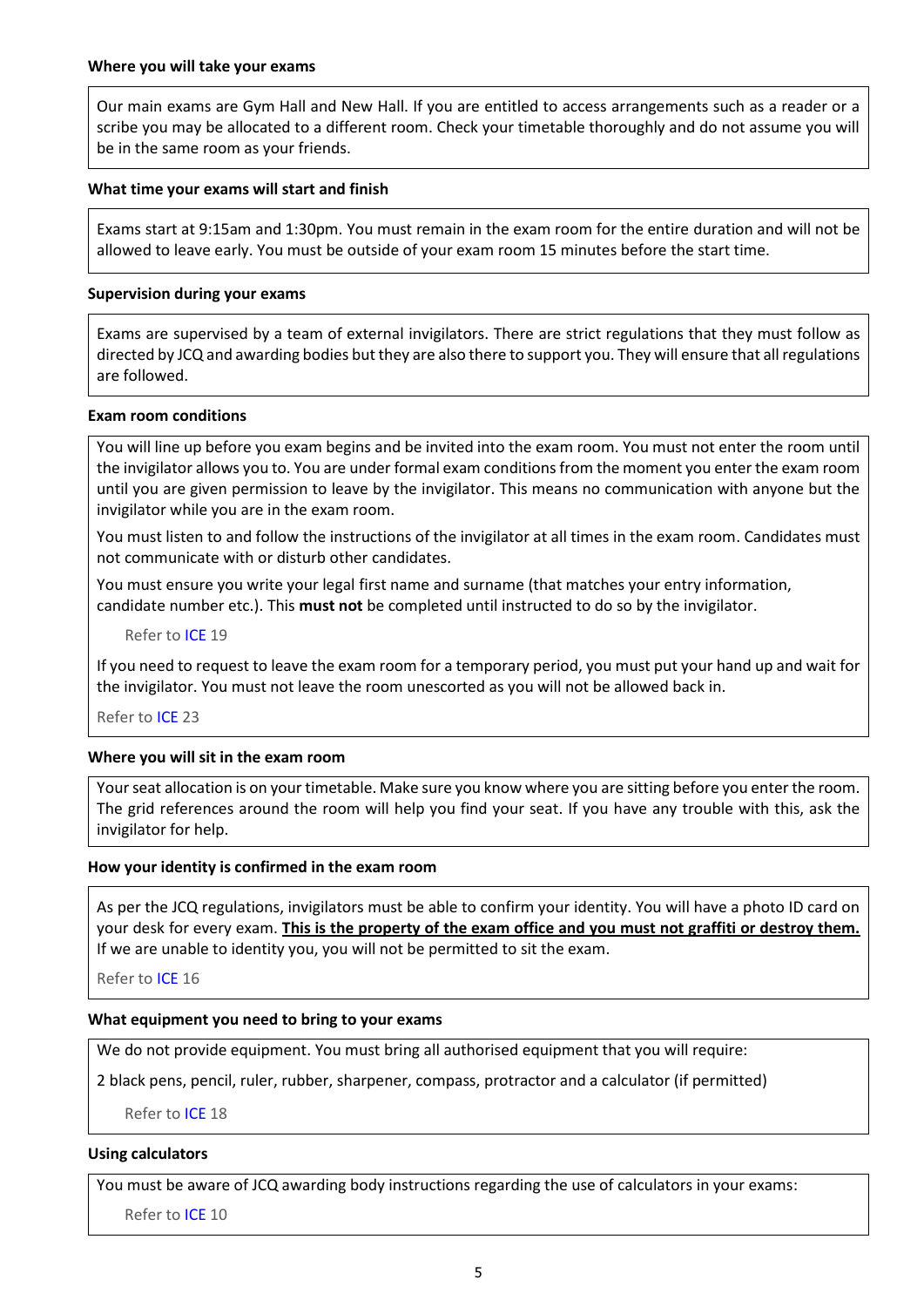| Calculators must be:                                                          |  |
|-------------------------------------------------------------------------------|--|
| . of a size suitable for use on the desk:                                     |  |
| · either battery or solar powered;                                            |  |
| · free of lids, cases and covers which have printed instructions or formulae. |  |
| Calculators must not:                                                         |  |
| . be designed or adapted to offer any of these facilities:                    |  |
| · language translators;                                                       |  |
| · symbolic algebra manipulation;                                              |  |
| · symbolic differentiation or integration:                                    |  |
| · communication with other machines or the internet:                          |  |
| . be borrowed from another candidate during an examination for any reason.    |  |
| . have retrievable information stored in them. This includes:                 |  |
| · databanks:                                                                  |  |
| · dictionaries:                                                               |  |
| · mathematical formulae:                                                      |  |
| · text.                                                                       |  |
| The candidate is responsible for the following:                               |  |
| · the calculator's power supply;                                              |  |
| · the calculator's working condition:                                         |  |
| · clearing anything stored in the calculator.                                 |  |

#### <span id="page-5-0"></span>**What you should not bring into the exam room**

Any unauthorised items brought into the exam room is considered malpractice and in breach of the JCQ regulations. If regulations are breached, it will be reported to the awarding body who will decide what sanction, if any, to apply. This could lead to disqualification. Unauthorised items include, but are not limited to, mobile phones, watches, MP3 player, notes. It is still malpractice if you have it on you but do not intend to use it. Leave unauthorised materials outside of the exam room or ensure you hand it in to an invigilator as you enter the room.

#### <span id="page-5-1"></span>**Food and drink in exam rooms**

Food is not permitted in the exam room. You are allowed to bring in a small bottle of water. The bottle must be clear and free from labels/decoration. We reserve the right to remove bottles that do not meet these standards.

Refer to [ICE](http://www.jcq.org.uk/exams-office/ice---instructions-for-conducting-examinations) 18

#### <span id="page-5-2"></span>**What you should wear for your exams**

Full school uniform must be worn for all exams.

#### <span id="page-5-3"></span>**What to do if you arrive late for your exam**

If you know you are going to be late, call school on 01922 740 300 as soon as possible. Once you have arrived, see the exams office who will escort you to your exam room. We may be required to inform the awarding body of your late arrival which may lead to your paper not being marked.

Refer to [ICE](http://www.jcq.org.uk/exams-office/ice---instructions-for-conducting-examinations) 21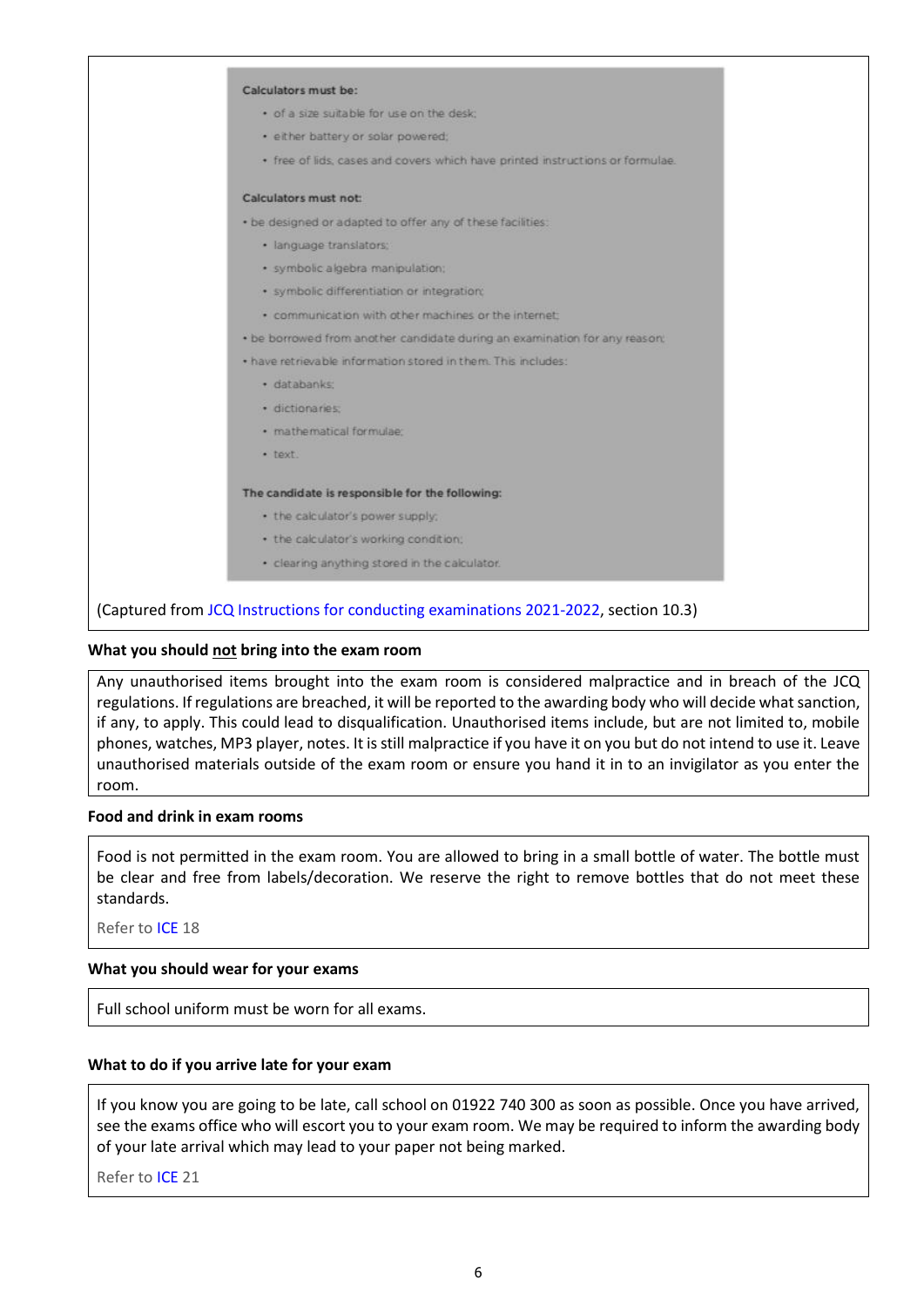#### <span id="page-6-0"></span>**What to do if you are unwell on the day of your exam**

Every effort must be made to attend but if you too are unwell, you must follow normal school procedure and call school. If you are unwell but attend the exam you must inform the invigilator that you are feeling unwell. Similarly, also inform the invigilator if you are unwell during the exam. We may be able to apply for special consideration depending on the circumstances. Any medical evidence must be provided to the exams office if requested.

#### <span id="page-6-1"></span>**What happens in the event of an emergency in the exam room**

In the event of an emergency in the exam room, the main thing is to stay calm and await further instructions. The invigilator will tell you what you need to do.

Refer to [ICE](http://www.jcq.org.uk/exams-office/ice---instructions-for-conducting-examinations) 25

#### <span id="page-6-2"></span>**Candidates with access arrangements/reasonable adjustments**

If you are entitled to access arrangements/reasonable adjustments you must speak with the SENCO if you have any queries. Invigilators are trained to facilitate access arrangements and there are certain things that invigilators can and cannot do and they will ensure regulations are followed.

You may be seated in a certain place or a separate room. Check your timetable thoroughly.

#### <span id="page-6-3"></span>**Results**

Results days are:

Thursday 18<sup>th</sup> August for A Level

Thursday 25<sup>th</sup> August for GCSE

Provisional statements of results will be issued/distributed. Results are provisional until certificates are issued. This is because results can change as a result of any post-results enquiries. You will be notified of the arrangements for results day closer to the time.

Refer to [GR](http://www.jcq.org.uk/exams-office/general-regulations) 5.12 an[d Post-Results Services](https://www.jcq.org.uk/exams-office/post-results-services) information

#### <span id="page-6-4"></span>**Post-results services**

The post-results services that are available:

- Access to scripts (this is a copy of the marked exam paper that you can use to decide whether to request *a review of marking or clerical re-check.)*
- *Review of marking (includes a clerical check. A second examiner will review the paper/recording again to identify* genuine marking errors or unreasonable marking and make sure all the marks are counted. *This is NOT a remark).*
- *Clerical check (your paper will be checked to make sure that all pages were marked, all marks were counted and the result matches the marks on the paper).*

It is important to note that you result can go up, down or stay the same as a result of a request. There is no grade protection. If your grade goes down, that is the result you have.

Requests for post-results services must be made through the centre. You will be required to pay any associated fees before the request can be submitted. The fees and deadlines can be found on the awarding body websites.

Refer to [GR](http://www.jcq.org.uk/exams-office/general-regulations) 5.13 an[d Post-Results](https://www.jcq.org.uk/exams-office/post-results-services) Services information

#### <span id="page-6-5"></span>**Certificates**

Certificates will be available in the Autumn term of the following academic year. Our website will be updated to inform you of the collection arrangements.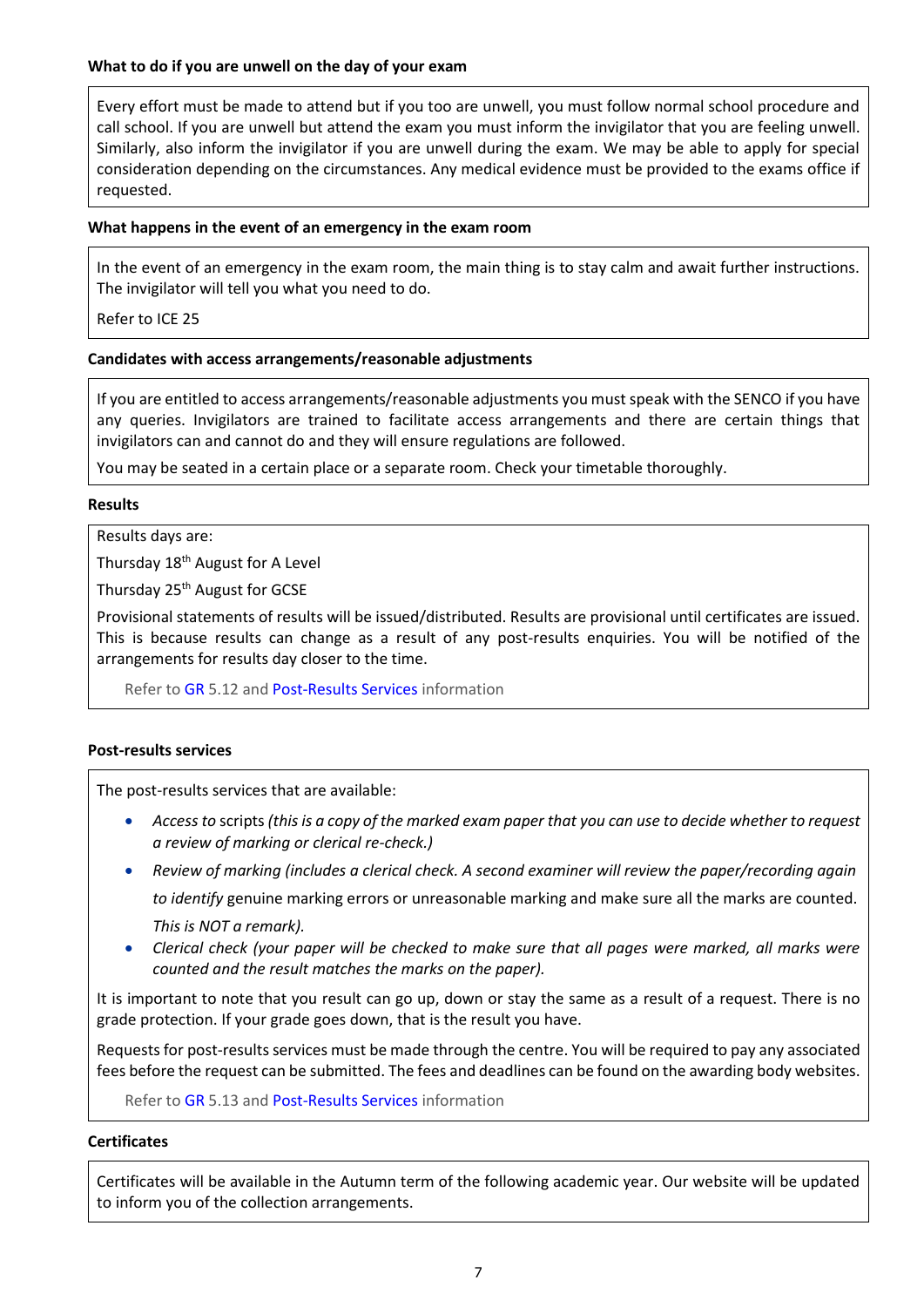We only hold certificates for the current year + 5 years. After this time, unclaimed certificates will be securely destroyed and you will be required to pay a fee to the exam boards for a replacement.

Refer to [GR](http://www.jcq.org.uk/exams-office/general-regulations) 5.14

#### <span id="page-7-0"></span>**Internal appeals procedures**

Our Internal Appeals procedures can be made available upon request or found here: <https://www.stfrancis.cc/teaching-and-learning/examinations/>. Refer to [GR](http://www.jcq.org.uk/exams-office/general-regulations) 5.7 and 5.13

#### <span id="page-7-1"></span>**Complaints and appeals procedure**

Our Complaints and Appeals procedure can be made available upon request or found here: <https://www.stfrancis.cc/statutory-information/> .

Refer to [GR](http://www.jcq.org.uk/exams-office/general-regulations) 5.8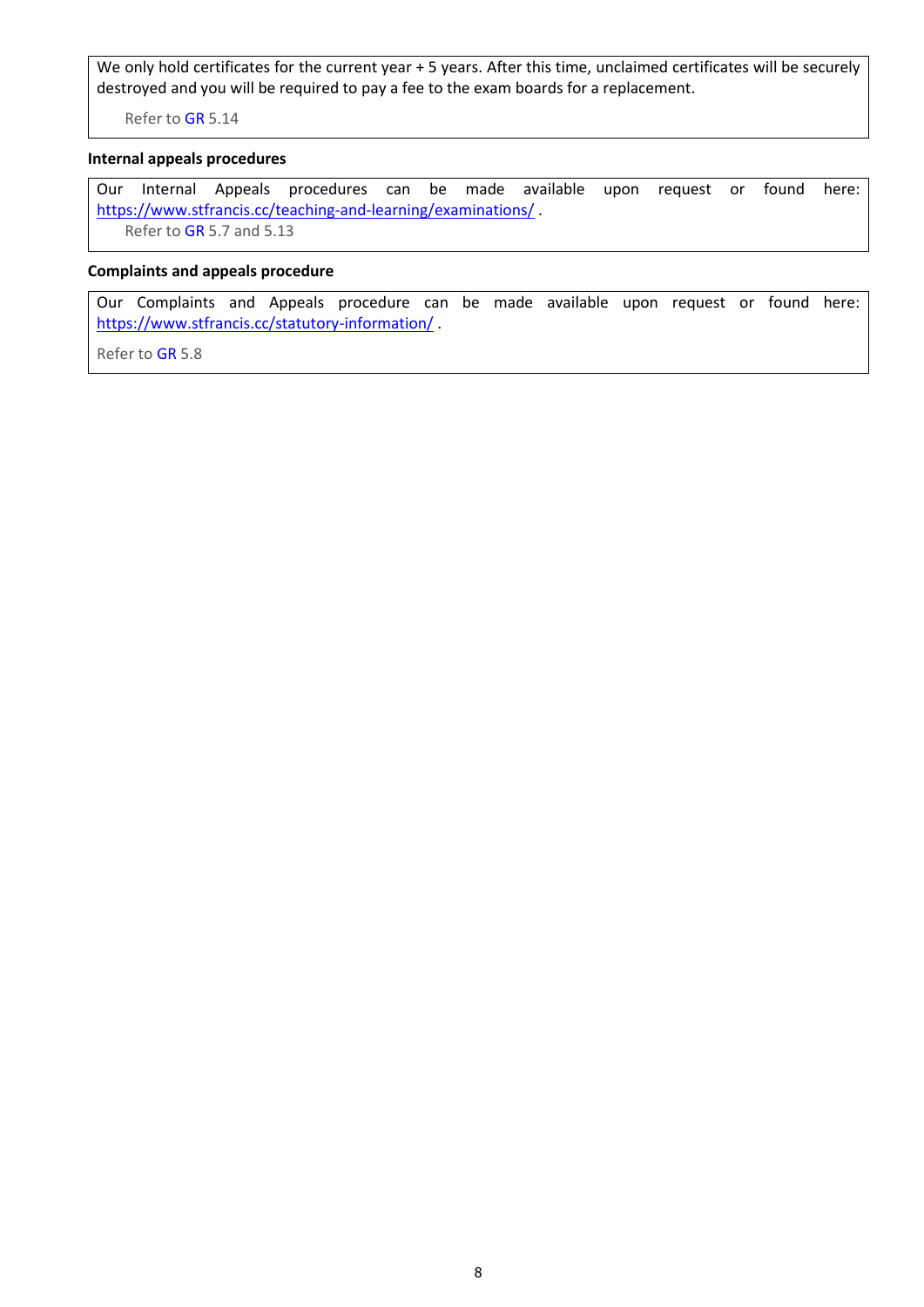#### <span id="page-8-1"></span><span id="page-8-0"></span>**JCQ** *Unauthorised items* **poster**

This poster will be displayed outside each exam room. You **mus**t note that *"Possession of unauthorised items, such as a mobile phone, is a serious offence and could result in DISQUALIFICATION from your examination and your overall qualification."*





Possession of unauthorised items, such as a mobile phone or any watch, is a serious offence and could result in

# **DISQUALIFICATION**

from your examination and your overall qualification.

This poster must be displayed in a prominent place outside each examination room.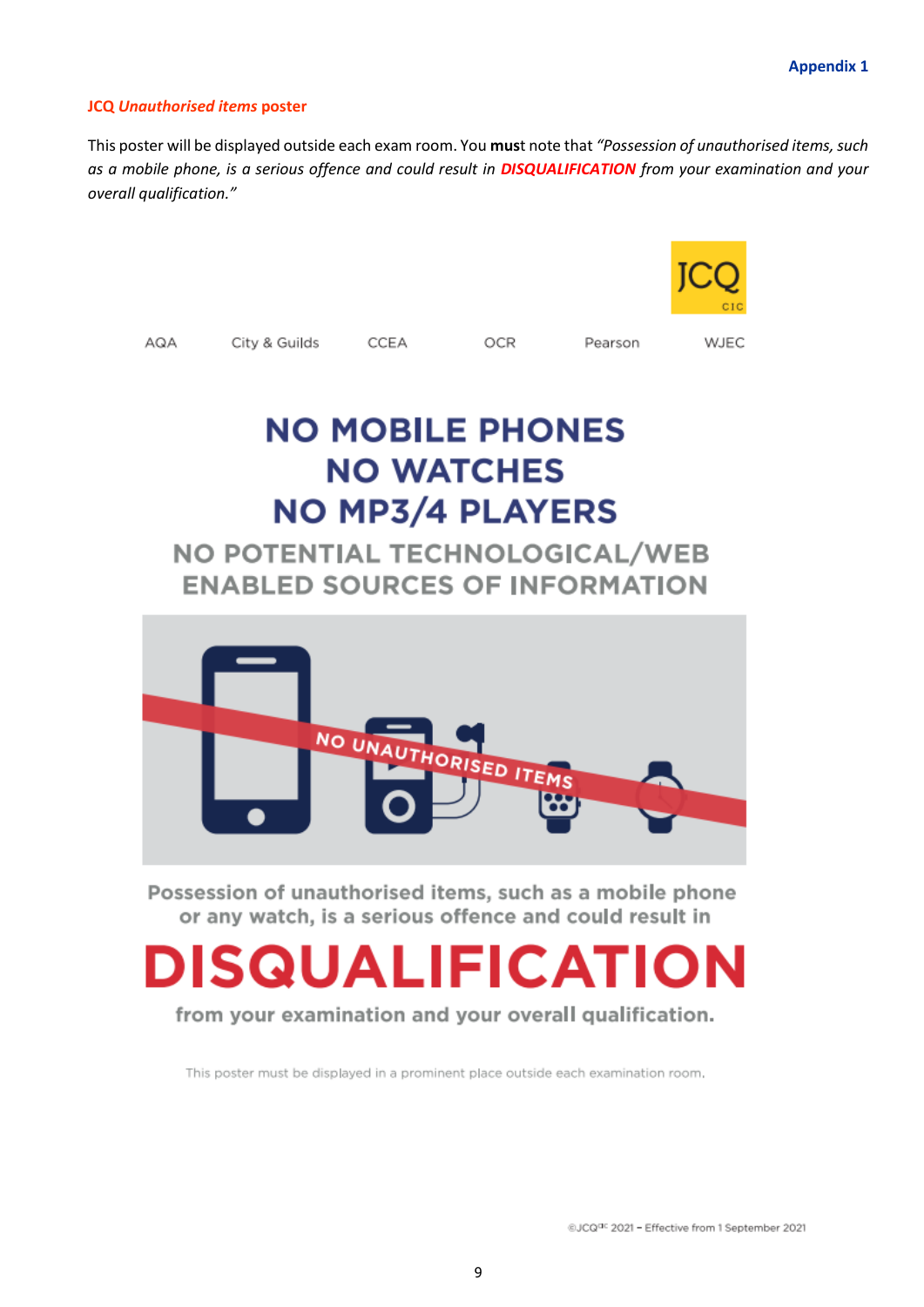#### <span id="page-9-1"></span><span id="page-9-0"></span>**JCQ** *Warning to candidates* **poster**

This poster will be displayed outside each exam room. You **must** note all the warnings.

|            |                          |             |            |         | CIC         |
|------------|--------------------------|-------------|------------|---------|-------------|
| <b>AQA</b> | <b>City &amp; Guilds</b> | <b>CCEA</b> | <b>OCR</b> | Pearson | <b>WJEC</b> |

### **Warning to Candidates**

1. You must be on time for all your examinations. 2. Possession of a mobile phone or other unauthorised material is not allowed even if you do not intend to use it. You will be subject to penalty and possible disqualification from the exam/qualification. 3. You **must not** talk to, attempt to communicate with or disturb other candidates once you have entered the examination room. 4. You **must** follow the instructions of the invigilator. 5. You **must not** sit an examination in the name of another candidate. 6. You must not become involved in any unfair or dishonest practice in any part of the examination. 7. If you are confused about anything, only speak to an invigilator. The Warning to Candidates must be displayed in a prominent place outside each examination room. This may be a hard copy A3 paper version or an image of the poster projected onto a wall or screen for all candidates to see.

<sup>@</sup>JCQ 2021 - Effective from 1 September 2021